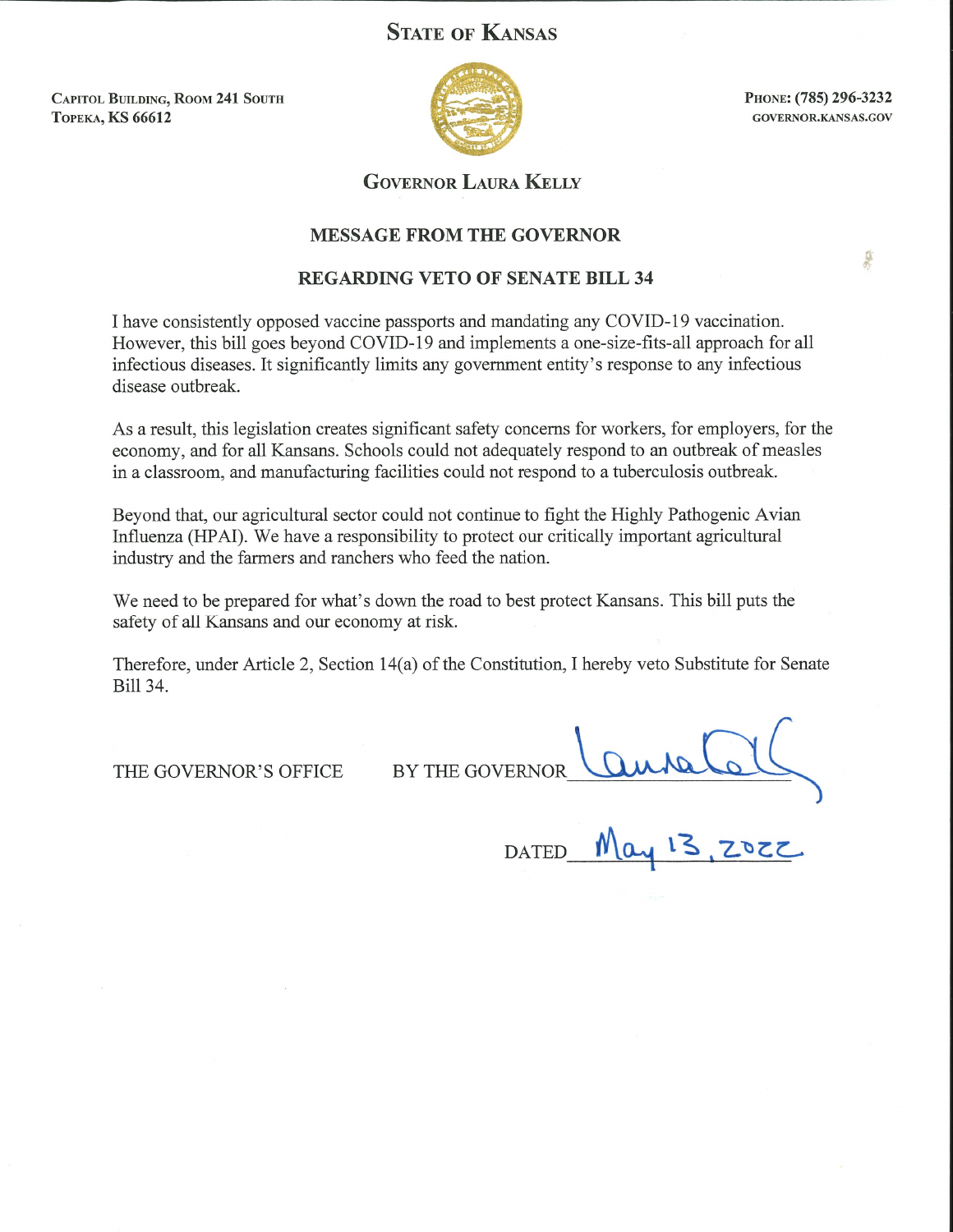AN ACT concerning public health; prohibiting a governmental entity or public official from ordering or otherwise requiring any individual to wear a face mask as a response to a contagious or infectious disease; prohibiting a governmental entity or public official from issuing or requiring use of a COVID-19 vaccination passport or discriminating against any individual based upon COVID-19 vaccination status; limiting powers of the governor and other governmental entities under the Kansas emergency management act related to face masks; modifying judicial review provisions related to certain executive orders issued during a state of disaster emergency and certain actions taken by a local unit of government during a state of local disaster emergency; requiring court petitions challenging orders and similar actions by public officials relating to gathering limitations, business restrictions and religious gathering limitations to be ruled on without unreasonable delay; restricting the power of the secretary of health and environment and local health officers to order law enforcement to assist in execution or enforcement of orders related to isolation or quarantine; prohibiting the secretary of health and environment from requiring a test or inoculation for admission to and attendance at a school that has not received full approval by the federal food and drug administration for the student to whom the requirement applies; amending K.S.A. 65- 129b and 72-6262 and K.S.A. 2021 Supp. 48-925, 48-932 and 65-201 and repealing the existing sections.

#### *Be it enacted by the Legislature of the State of Kansas:*

New Section 1. (a) Notwithstanding any provision of law to the contrary, a governmental entity or public official shall not order or otherwise require any individual to wear a face mask as a response to a contagious or infectious disease.

(b) A governmental entity or public official may recommend that any individual wear a face mask as a response to a contagious or infectious disease.

(c) The provisions of this section shall not apply to a governmental entity that is a medical care facility as defined in K.S.A. 65-425, and amendments thereto, or an adult care home as defined in K.S.A. 39-923, and amendments thereto.

New Sec. 2. (a) (1) Notwithstanding any provision of law to the contrary, a governmental entity or public official shall not:

(A) Issue a COVID-19 vaccination passport to any individual without such individual's consent;

(B) require any individual to use a COVID-19 vaccination passport within this state for any purpose; or

(C) deny housing to any individual or refuse access by any individual to a place accessible to the general public, or separate any individual from others in a place accessible to the general public, including entry, education, travel and services within this state, based on such individual's COVID-19 vaccination status.

(2) Nothing in this section shall prohibit a governmental entity or public official from instituting COVID-19 screening protocols in accordance with state and federal law to protect the public health.

(b) The provisions of this section shall not apply to a governmental entity that is a medical care facility as defined in K.S.A. 65-425, and amendments thereto, or an adult care home as defined in K.S.A. 39-923, and amendments thereto.

(c) As used in this section:

(1) "COVID-19 vaccination passport" means written or electronic documentation of an individual's COVID-19 vaccination status; and

(2) "screening protocol" means a non-invasive method to determine whether an individual has symptoms or other risk factors for developing COVID-19, including, but not limited to, temperature checks, selfreporting of exposure, self-reported vaccination status and questionnaires.

Sec. 3. K.S.A. 2021 Supp. 48-925 is hereby amended to read as follows: 48-925. (a) During any state of disaster emergency declared under K.S.A. 48-924, and amendments thereto, the governor shall be commander-in-chief of the organized and unorganized militia and of all other forces available for emergency duty. To the greatest extent practicable, the governor shall delegate or assign command authority by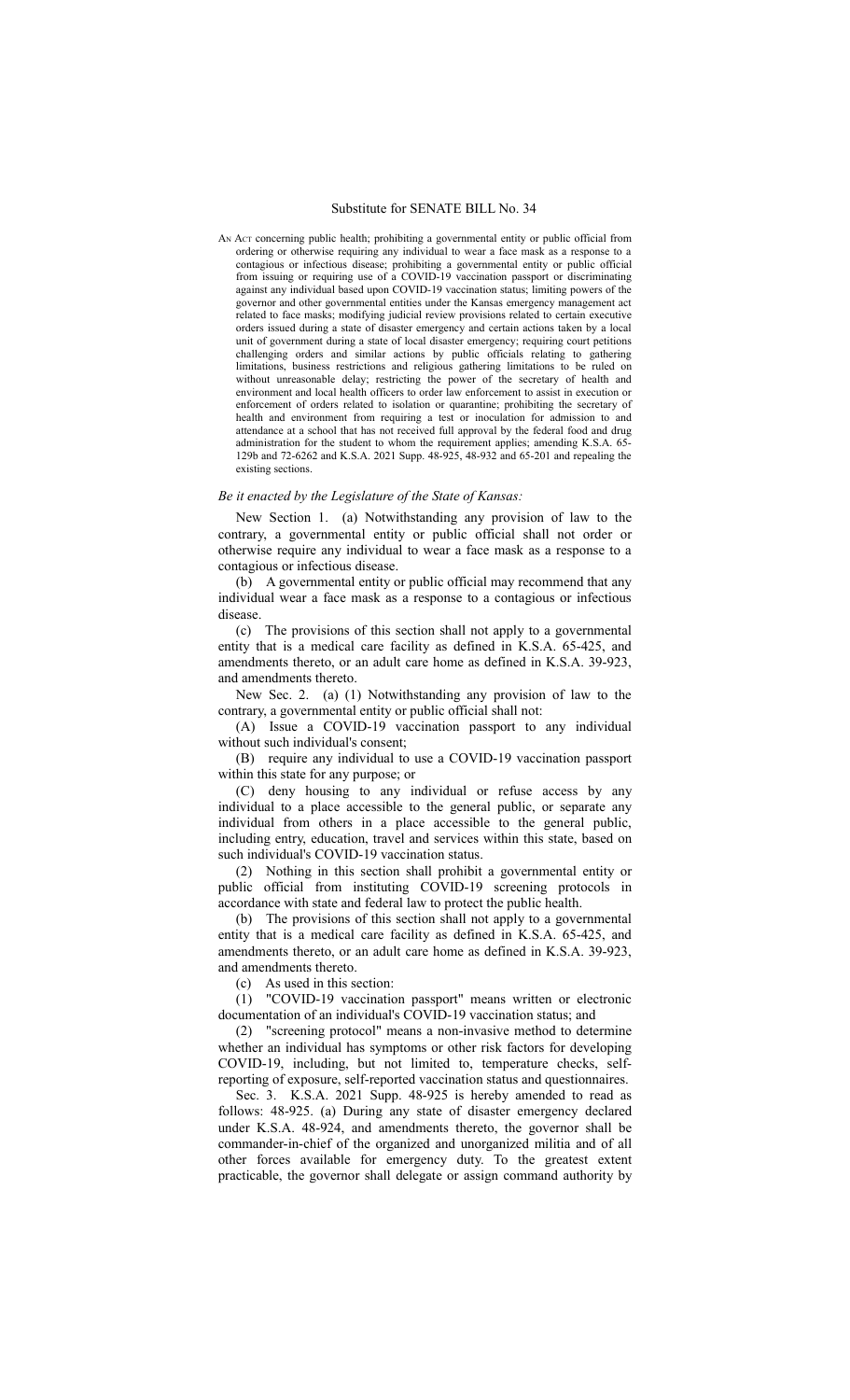prior arrangement, embodied in appropriate executive orders or in rules and regulations of the adjutant general, but nothing shall restrict the authority of the governor to do so by executive orders issued at the time of a disaster.

(b) Under the provisions of this act and for the implementation of this act, the governor may issue executive orders to exercise the powers conferred by subsection (c) that have the force and effect of law during the period of a state of disaster emergency declared under K.S.A. 48- 924(b), and amendments thereto, or as provided in K.S.A. 2021 Supp. 48-924b, and amendments thereto. The chairperson of the legislative coordinating council shall call a meeting of the council to occur within 24 hours of the issuance of an executive order issued pursuant to this section for the purposes of reviewing such order. Such executive orders shall be null and void after the period of a state of disaster emergency has ended. Such executive orders may be revoked at any time by concurrent resolution of the legislature or, when the legislature is not in session or is adjourned during session for three or more days, such orders may be revoked by the legislative coordinating council with the affirmative vote of five members thereof.

(c) Except as provided in K.S.A. 2021 Supp. 48-924b, and amendments thereto, during a state of disaster emergency declared under K.S.A. 48-924, and amendments thereto, in addition to any other powers conferred upon the governor by law and subject to the provisions of subsections (d) and (e), the governor may:

(1) Suspend the provisions of any regulatory statute prescribing the procedures for conduct of state business, or the orders or rules and regulations of any state agency which implements such statute, if strict compliance with the provisions of such statute, order or rule and regulation would prevent, hinder or delay in any way necessary action in coping with the disaster;

(2) utilize all available resources of the state government and of each political subdivision as reasonably necessary to cope with the disaster;

(3) transfer the supervision, personnel or functions of state departments and agencies or units thereof for the purpose of performing or facilitating emergency management activities;

(4) subject to any applicable requirements for compensation under K.S.A. 48-933, and amendments thereto, commandeer or utilize any private property if the governor finds such action necessary to cope with the disaster:

(5) direct and compel the evacuation of all or part of the population from any area of the state stricken or threatened by a disaster, if the governor deems this action necessary for the preservation of life or other disaster mitigation, response or recovery;

(6) prescribe routes, modes of transportation and destinations in connection with such evacuation;

(7) control ingress and egress of persons and animals to and from a disaster area, the movement of persons and animals within the area and the occupancy by persons and animals of premises therein;

(8) suspend or limit the sale, dispensing or transportation of alcoholic beverages, explosives and combustibles;

(9) make provision for the availability and use of temporary emergency housing;

(10) require and direct the cooperation and assistance of state and local governmental agencies and officials; and

(11) perform and exercise such other functions, powers and duties in conformity with the constitution and the bill of rights of the state of Kansas and with the statutes of the state of Kansas, except any regulatory statute specifically suspended under the authority of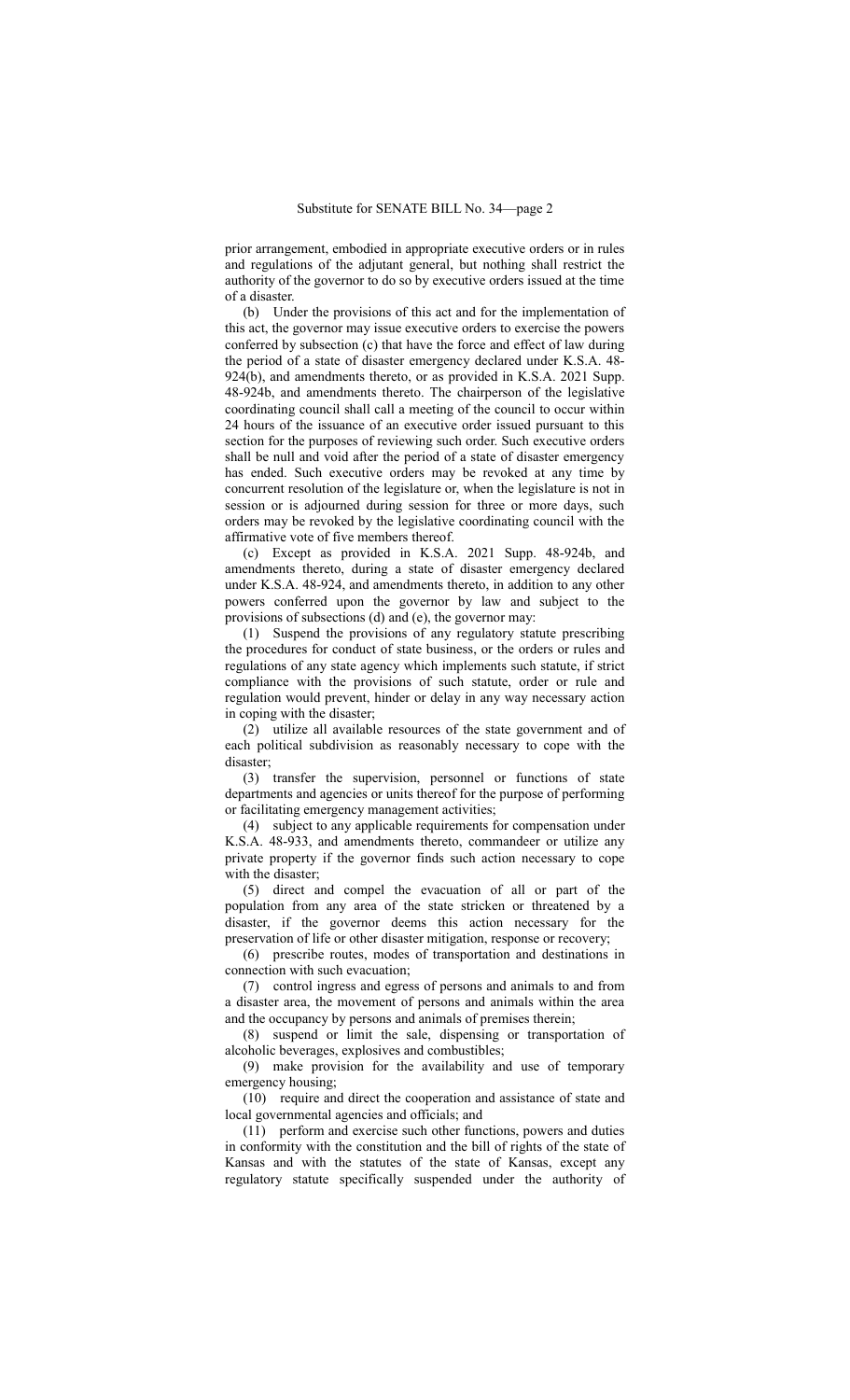subsection  $(c)(1)$ , as are necessary to promote and secure the safety and protection of the civilian population.

(d) The governor shall not have the power or authority *under the provisions of the Kansas emergency management act or any other law* to*:*

*(1)* Limit or otherwise restrict the sale, purchase, transfer, ownership, storage, carrying or transporting of firearms or ammunition, or any component or combination thereof, including any components or combination thereof used in the manufacture of firearms or ammunition, or seize or authorize the seizure of any firearms or ammunition, or any component or combination thereto, except as otherwise permitted by state or federal law pursuant to subsection (c) (8) or any other executive authority.*;*

(e) The governor shall not have the power under the provisions of the Kansas emergency management act or the provisions of any other law to

*(2)* alter or modify any provisions of the election laws of the state including, but not limited to, the method by which elections are conducted or the timing of such elections*; or*

*(3) order or otherwise require any individual to wear a face mask as a response to a contagious or infectious disease*.

(f) The governor shall exercise the powers conferred by subsection (c) by issuance of executive orders under subsection (b). Each executive order issued pursuant to the authority granted by subsection (b) shall specify the provision or provisions of subsection (c) by specific reference to each paragraph of subsection (c) that confers the power under which the executive order was issued. The adjutant general, subject to the direction of the governor, shall administer such executive orders.

(g) (1) Any party aggrieved by an executive order issued pursuant to this section that has the effect of substantially burdening or inhibiting the gathering or movement of individuals or the operation of any religious, civic, business or commercial activity, whether for-profit or not-for-profit, may file a civil action in the district court of the county in which such party resides or in the district court of Shawnee county, Kansas, within 30 days after the issuance of such executive order. Notwithstanding any order issued pursuant to K.S.A. 2021 Supp. 20- 172(a), and amendments thereto, the court shall conduct a hearing within 72 hours after receipt of a petition in any such action. The court shall grant the request for relief unless the court finds such executive order is narrowly tailored to respond to the state of disaster emergency and uses the least restrictive means to achieve such purpose. The court shall issue an order on such petition within seven days *without unreasonable delay* after the hearing is conducted. H the court does not issue an order on such petition within seven days, the relief requested in the petition shall be granted.

(2) Relief under this section shall not include a stay or injunction concerning the contested executive order that applies beyond the county in which the petition was filed.

(3) The supreme court may adopt emergency rules of procedure to facilitate the efficient adjudication of any hearing requested under this subsection, including, but not limited to, rules for consolidation of similar hearings.

(h) (1) The board of county commissioners of any county may issue an order relating to public health that includes provisions that are less stringent than the provisions of an executive order effective statewide issued by the governor. Any board of county commissioners issuing such an order must make the following findings and include such findings in the order: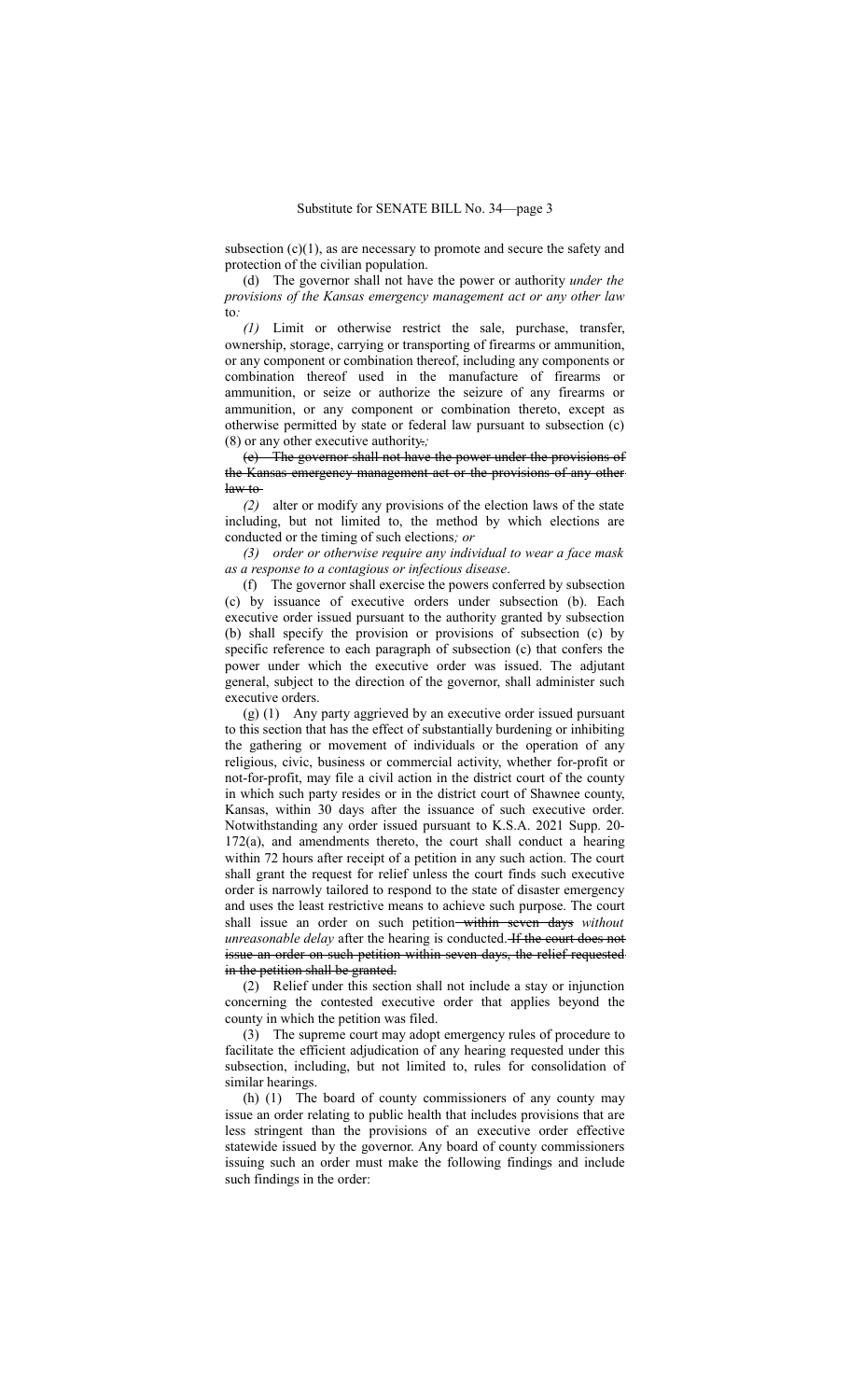(A) The board has consulted with the local health officer or other local health officials regarding the governor's executive order;

(B) following such consultation, implementation of the full scope of the provisions in the governor's executive order are not necessary to protect the public health and safety of the county; and

(C) all other relevant findings to support the board's decision.

(2) If the board of county commissioners of a county issues an order pursuant to paragraph (1), such order shall operate in the county in lieu of the governor's executive order.

Sec. 4. K.S.A. 2021 Supp. 48-932 is hereby amended to read as follows: 48-932. (a) A state of local disaster emergency may be declared by the chairperson of the board of county commissioners of any county, or by the mayor or other principal executive officer of each city of this state having a disaster emergency plan, upon a finding by such officer that a disaster has occurred or the threat thereof is imminent within such county or city. No state of local disaster emergency shall be continued for a period in excess of seven days or renewed, except with the consent of the board of county commissioners of such county or the governing body of such city. Any order or proclamation declaring, continuing or terminating a local disaster emergency shall be given prompt and general publicity and shall be filed with the county clerk or city clerk. Any such declaration may be reviewed, amended or revoked by the board of county commissioners or the governing body of the city, respectively, at a meeting of such governing body.

(b) In the event of the absence of the chairperson of the board of county commissioners from the county or the incapacity of such chairperson, the board of county commissioners, by majority action of the remaining members thereof, may declare a state of local disaster emergency in the manner provided in and subject to the provisions of subsection (a). In the event of the absence of the mayor or other principal executive officer of a city from the city or the incapacity of such mayor or officer, the governing body of the city, by majority action of the remaining members thereof, may declare a state of local disaster emergency in the manner provided in and subject to the provisions of subsection (a). Any state of local disaster emergency and any actions taken pursuant to applicable local and interjurisdictional disaster emergency plans, under this subsection shall continue and have full force and effect as authorized by law unless modified or terminated in the manner prescribed by law.

(c) The declaration of a local disaster emergency shall activate the response and recovery aspects of any and all local and interjurisdictional disaster emergency plans which are applicable to such county or city, and shall initiate the rendering of aid and assistance thereunder.

(d) No interjurisdictional disaster agency or any official thereof may declare a local disaster emergency, unless expressly authorized by the agreement pursuant to which the agency functions. However, an interjurisdictional disaster agency shall provide aid and services in accordance with the agreement pursuant to which it functions in the case of a state of local disaster emergency declared under subsection (a).

(e) *(1) A governmental entity or public official shall not have the power under the provisions of the Kansas emergency management act or any other law to order or otherwise require any individual to wear a face mask as a response to a contagious or infectious disease.*

*(2) The provisions of this subsection shall not apply to a governmental entity that is a medical care facility as defined in K.S.A. 65-425, and amendments thereto, or an adult care home as defined in*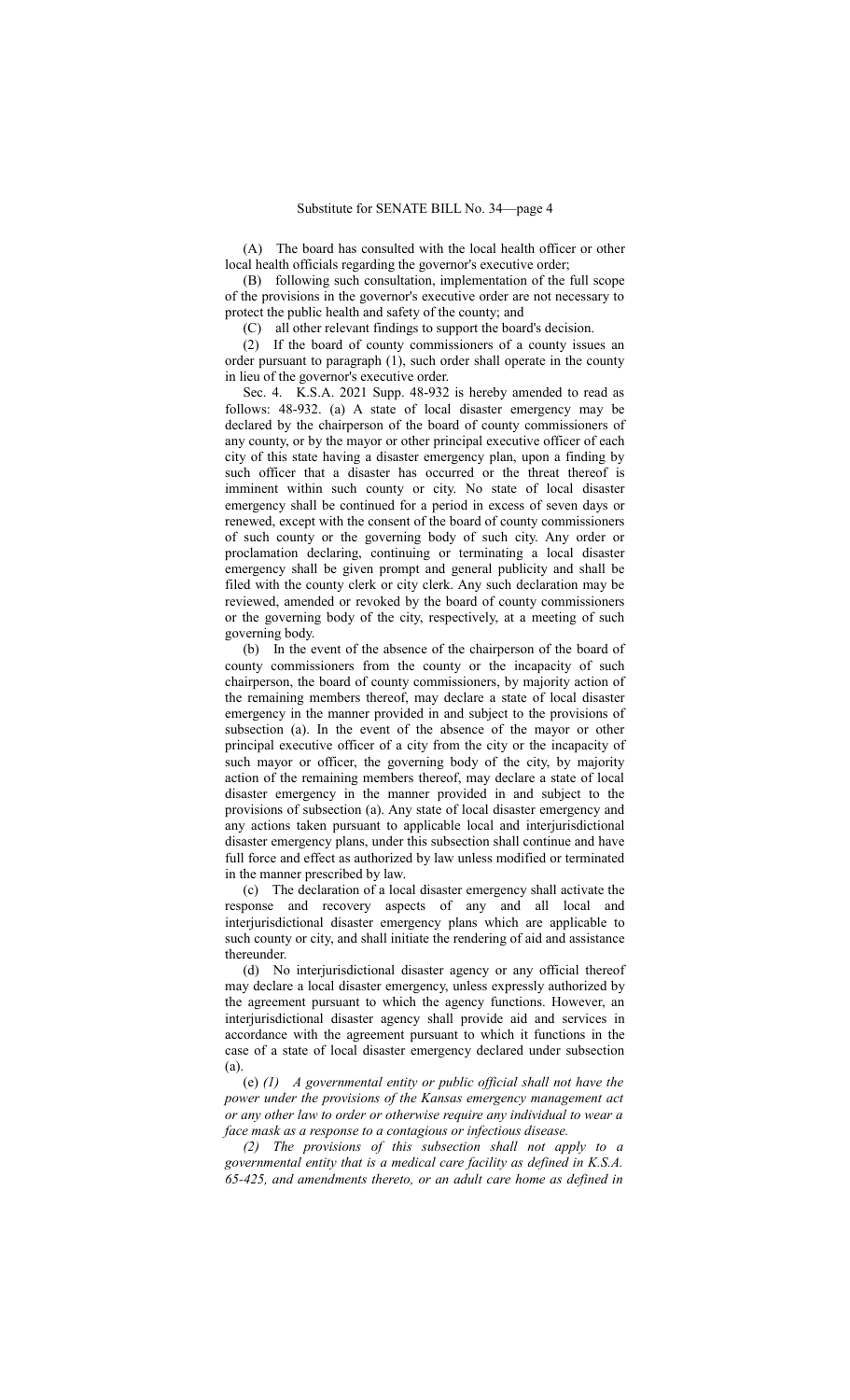### *K.S.A. 39-923, and amendments thereto.*

*(f)* (1) Any party aggrieved by an action taken by a local unit of government pursuant to this section that has the effect of substantially burdening or inhibiting the gathering or movement of individuals or the operation of any religious, civic, business or commercial activity, whether for-profit or not-for-profit, may file a civil action in the district court of the county in which such action was taken within 30 days after such action is taken. Notwithstanding any order issued pursuant to K.S.A. 2021 Supp. 20-172(a), and amendments thereto, the court shall conduct a hearing within 72 hours after receipt of a petition in any such action. The court shall grant the request for relief unless the court finds such action is narrowly tailored to respond to the state of local disaster emergency and uses the least restrictive means to achieve such purpose. The court shall issue an order on such petition-within seven days *without unreasonable delay* after the hearing is conducted. H the court does not issue an order on such petition within seven days, the relief requested in the petition shall be granted.

(2) Relief under this section shall not include a stay or injunction concerning the contested action that applies beyond the county in which the action was taken.

(3) The supreme court may adopt emergency rules of procedure to facilitate the efficient adjudication of any hearing requested under this subsection, including, but not limited to, rules for consolidation of similar hearings.

Sec. 5. K.S.A. 65-129b is hereby amended to read as follows: 65- 129b. (a) Notwithstanding the provisions of K.S.A. 65-119, 65-122, 65- 123, 65-126 and 65-128, and amendments thereto, and any rules or regulations adopted thereunder, in investigating actual or potential exposures to an infectious or contagious disease that is potentially lifethreatening, the local health officer or the secretary:

 $(1)$   $(A)$  May issue an order requiring an individual who the local health officer or the secretary has reason to believe has been exposed to an infectious or contagious disease to seek appropriate and necessary evaluation and treatment;

(B)*(2)* when the local health officer or the secretary determines that it is medically necessary and reasonable to prevent or reduce the spread of the disease or outbreak believed to have been caused by the exposure to an infectious or contagious disease, may order an individual or group of individuals to go to and remain in places of isolation or quarantine until the local health officer or the secretary determines that the individual no longer poses a substantial risk of transmitting the disease or condition to the public;

(C)*(3)* if a competent individual of 18 years of age or older or an emancipated minor refuses vaccination, medical examination, treatment or testing under this section, may require the individual to go to and remain in a place of isolation or quarantine until the local health officer or the secretary determines that the individual no longer poses a substantial risk of transmitting the disease or condition to the public; and

(D)*(4)* if, on behalf of a minor child or ward, a parent or guardian refuses vaccination, medical examination, treatment or testing under this section, may require the minor child or ward to go to and remain in a place of isolation or quarantine and must allow the parent or guardian to accompany the minor child or ward until the local health officer or the secretary determines that the minor child or ward no longer poses a substantial risk of transmitting the disease or condition to the public; and

(2) may order any sheriff, deputy sheriff or other law enforcement officer of the state or any subdivision to assist in the execution or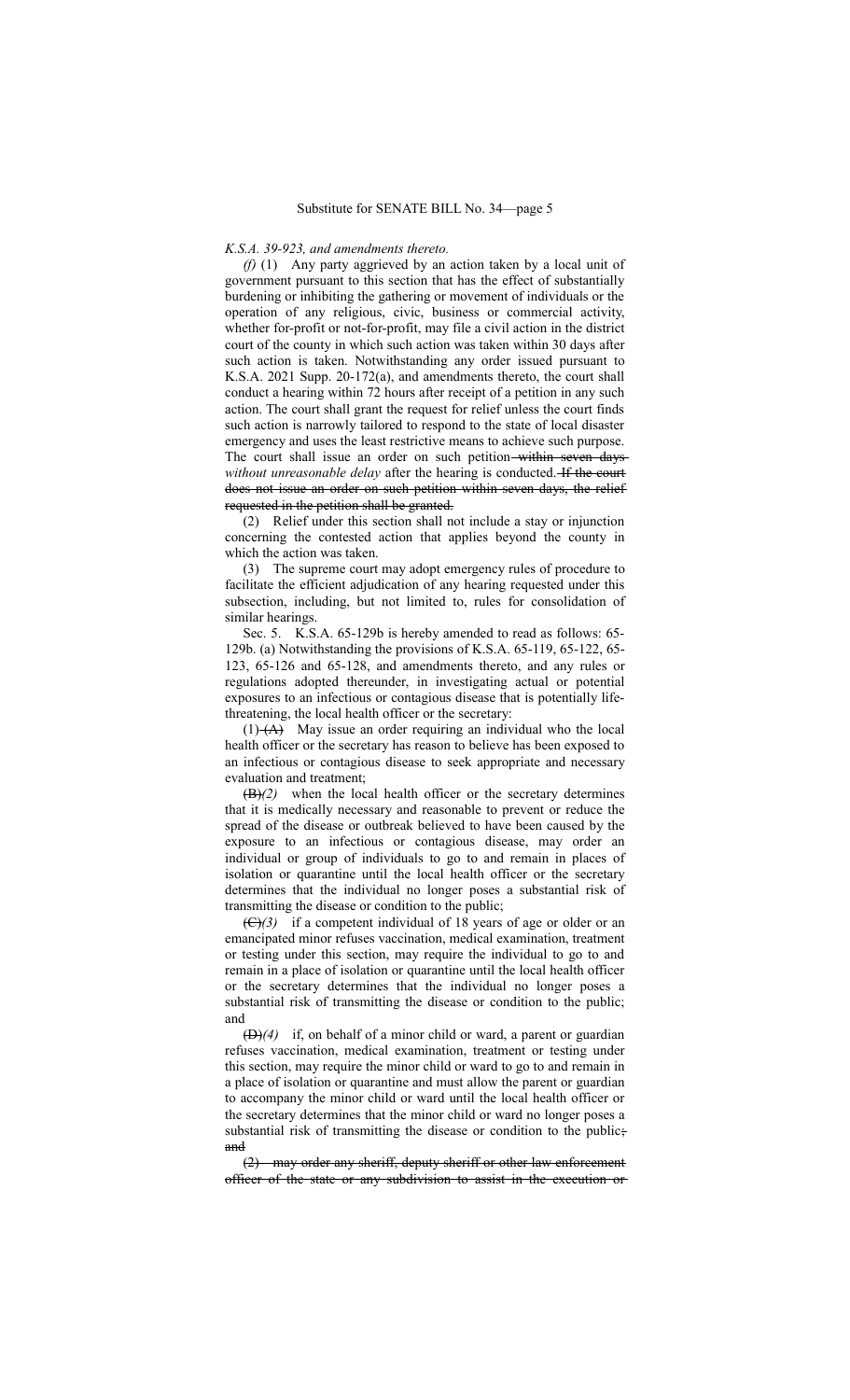### enforcement of any order issued under this section.

Sec. 6. K.S.A. 2021 Supp. 65-201 is hereby amended to read as follows: 65-201. (a) The board of county commissioners of each county shall act as the county board of health for the county. Each county board shall appoint a person licensed to practice medicine and surgery, preference being given to persons who have training in public health, who shall serve as the local health officer and who shall act in an advisory capacity to the county board of health. The appointing authority of city-county, county or multicounty health units with less than 100,000 population may appoint a qualified local health program administrator as the local health officer if a person licensed to practice medicine and surgery or person licensed to practice dentistry is designated as a consultant to direct the administrator on program and related medical and professional matters. The local health officer or local health program administrator shall hold office at the pleasure of the board.

(b) (1) Except as provided in paragraph (2), any order issued by the local health officer, including orders issued as a result of an executive order of the governor, may be reviewed, amended or revoked by the board of county commissioners of the county affected by such order at a meeting of the board. Any order reviewed or amended by the board shall include an expiration date set by the board and may be amended or revoked at an earlier date by a majority vote of the board.

(2) If a local health officer determines it is necessary to issue an order-mandating the wearing of face masks, limiting the size of gatherings of individuals, curtailing the operation of business, controlling the movement of the population of the county or limiting religious gatherings, the local health officer shall propose such an order to the board of county commissioners. At the next regularly scheduled meeting of the board or at a special meeting of the board, the board shall review such proposed order and may take any action related to the proposed order the board determines is necessary. The order shall become effective if approved by the board or, if the board is unable to meet, if approved by the chairperson of the board or the vice chairperson of the board in the chairperson's absence or disability.

(c) The board of county commissioners in any county having a population of less than 15,000 may contract with the governing body of any hospital located in such county for the purpose of authorizing such governing body of the hospital to supply services to a county board of health.

(d) (1) Any party aggrieved by an order issued pursuant to subsection (b)(2) may file a civil action in the district court of the county in which the order was issued within 30 days after such order is issued. Notwithstanding any order issued pursuant to K.S.A. 2021 Supp. 20-172(a), and amendments thereto, the court shall conduct a hearing within 72 hours after receipt of a petition in any such action. The court shall grant the request for relief unless the court finds such order is narrowly tailored to the purpose stated in the order and uses the least restrictive means to achieve such purpose. The court shall issue an order on such petition within seven days *without unnecessary delay* after the hearing is conducted. If the court does not issue an order on such petition within seven days, the relief requested in the petition shall be granted.

(2) Relief under this section shall not include a stay or injunction concerning the contested action that applies beyond the county in which the action was taken.

(3) The supreme court may adopt emergency rules of procedure to facilitate the efficient adjudication of any hearing requested under this subsection, including, but not limited to, rules for consolidation of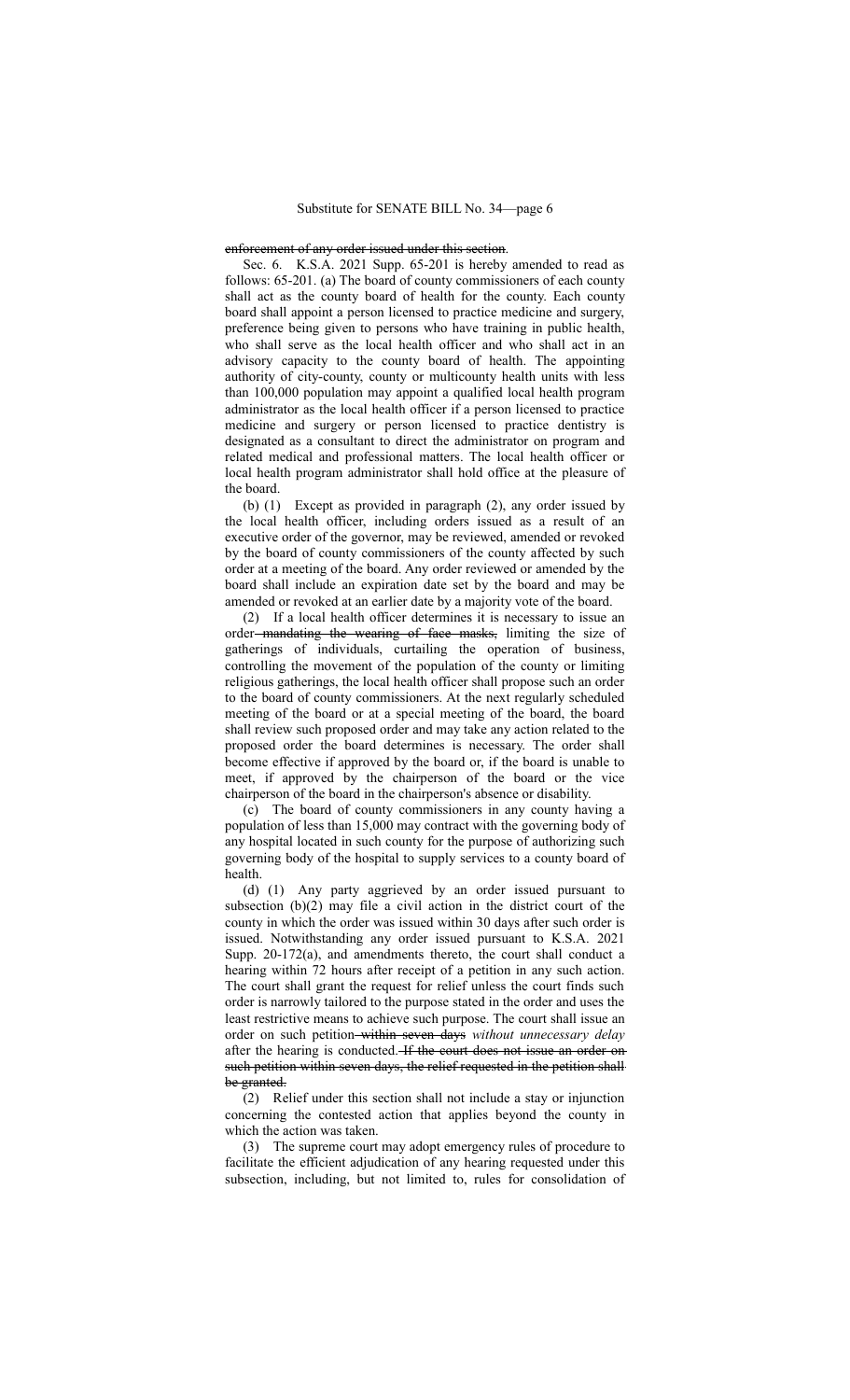similar hearings.

Sec. 7. K.S.A. 72-6262 is hereby amended to read as follows: 72- 6262. (a) *(1)* In each school year, every pupil *student* enrolling or enrolled in any school for the first time in this state, and each child enrolling or enrolled for the first time in a preschool or day care program operated by a school, and such other pupils *students* as may be designated by the secretary, prior to admission to and attendance at school, shall present to the appropriate school board certification from a physician or local health department that the pupil *student* has received such tests and inoculations as are deemed necessary by the secretary by such means as are approved by the secretary. Pupils *Students* who have not completed the required inoculations may enroll or remain enrolled while completing the required inoculations if a physician or local health department certifies that the pupil *student* has received the most recent appropriate inoculations in all required series. Failure to timely complete all required series shall be deemed non-compliance.

*(2) A test or inoculation shall not be deemed necessary by the secretary if such test or inoculation has not received full approval by the federal food and drug administration for the age of the student to whom the requirement applies.*

(b) As an alternative to the certification required under subsection (a), a pupil *student* shall present:

(1) An annual written statement signed by a licensed physician stating the physical condition of the child to be such that the tests or inoculations would seriously endanger the life or health of the child,*;* or

(2) a written statement signed by one parent or guardian that the child is an adherent of a religious denomination whose religious teachings are opposed to such tests or inoculations.

(c) On or before May 15 of each school year, the school board of every school affected by this act shall notify the parents or guardians of all known pupils *students* who are enrolled or who will be enrolling in the school of the provisions this act and any policy regarding the implementation of the provisions of this act adopted by the school board.

(d) If a pupil *student* transfers from one school to another, the school from which the pupil *student* transfers shall forward with the pupil's *student's* transcript the certification or statement showing evidence of compliance with the requirements of this act to the school to which the pupil *student* transfers.

Sec. 8. K.S.A. 65-129b and 72-6262 and K.S.A. 2021 Supp. 48- 925, 48-932 and 65-201 are hereby repealed.